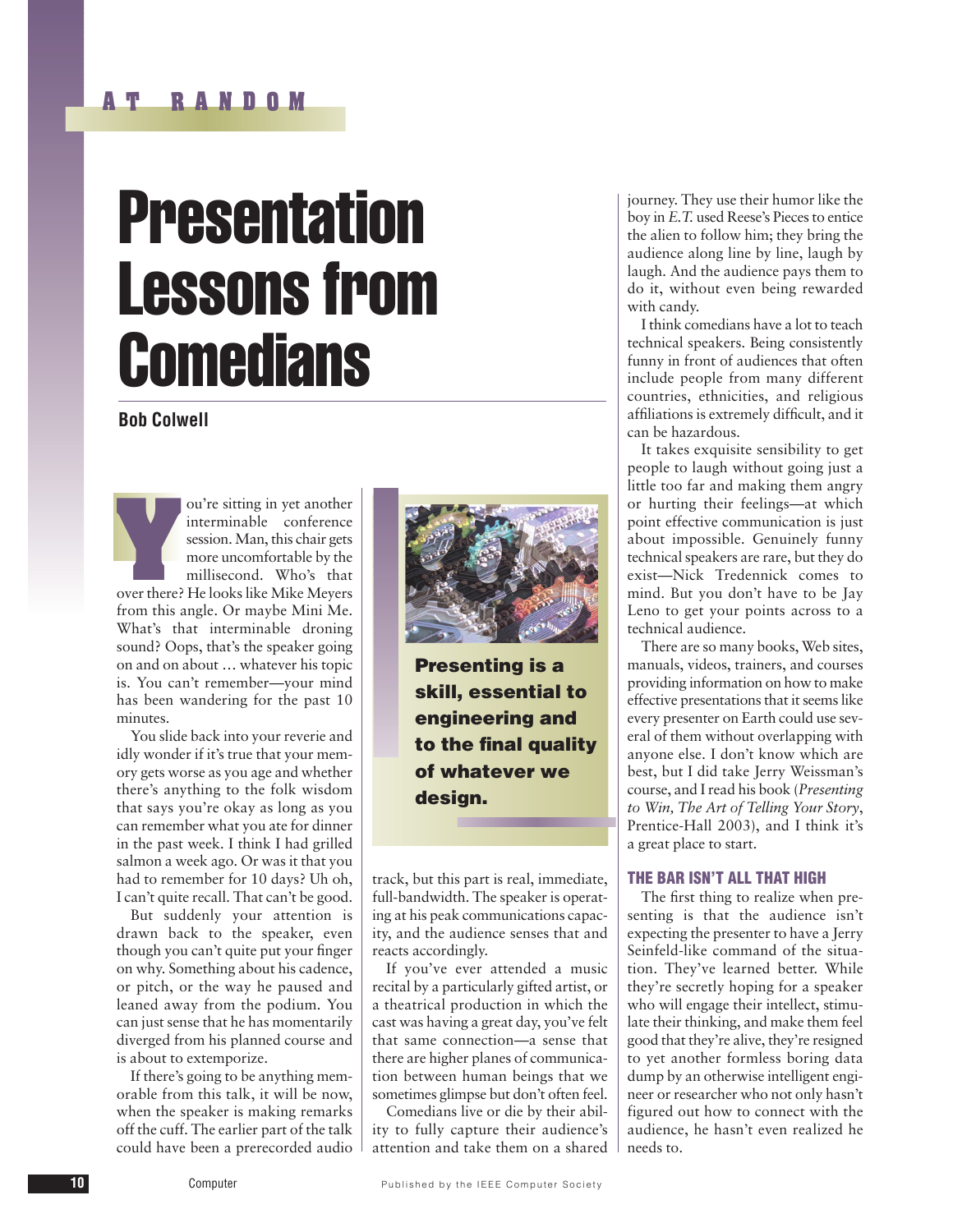Audiences have learned from long experience that most presenters simply launch into their own work as if

- the audience has read and thoroughly assimilated all previous work in their field;
- it can absorb, in real time, all of the material about to be verbally inflicted on them; and
- it can accurately extract the important conclusions from this work with little help from the presenter.

In other words, the audience isn't expecting much, so even modest improvements in your ability to make a presentation can elicit gasps of appreciation from your audience. The bar just isn't all that high.

Weissman says that the first thing prospective presenters need to do is to figure out what they're trying to say. He doesn't mean that they should make an extended list of all conceivable ideas they could possibly stuff into their talk if only they talk fast enough and use a nanofont; he means their paper was selected because the conference committee saw a contribution in there somewhere. The presenter's job is to put a spotlight on that contribution, give the context and history, explain what the contribution is and what it means, and spend a minute or two elaborating on the implications for the future.

After identifying a logical flow of ideas to capture the sequence outlined above, the next task is to conjure up a set of visual aids that will help get the main points across (while simultaneously providing cues to keep on track and on time.) Yes, the presenter must now create a PowerPoint presentation.

#### **A TUFTIAN DIGRESSION**

You don't have to agree with everything data presentation guru Edward Tufte says, but I think everyone would agree that Tufte has thought long and hard about what it means for humans to communicate. Tufte has published several classic books on illustrations, graphs, and diagrams, and he doesn't pull his punches: He names names, uses books and Web sites as examples of what not to do (and why), and offers real proposals for what might work better. Yes, he's opinionated, but his opinions aren't arbitrary, and they're thought provoking regardless of how well they resonate.

Which is why an article by Tufte titled "PowerPoint Is Evil" (*Wired Magazine*, Sept. 2003) garners attention. Tufte decries the tendency for

## **It takes exquisite sensibility to get people to laugh without going too far.**

using "bullet-oriented" visual aids to establish an almost military-like relationship between presenter and audience, along with its tendency to bulldoze subtlety and replace it with short, ambiguous phrases. I agree with Tufte on one point for sure: PowerPoint lowers the audience's IQ by 20 points.

It's your job as presenter to realize that and compensate for it. For example, you can temporarily lift the audience out of its torpor by your body language, your cadence, and various other surprises and tricks. Watch professional entertainers to see how they do this. Tufte wouldn't like this, however—he's concerned only with data, not with keeping the audience interested.

When Tufte takes aim at Power-Point's facilities for converting moderately promising data into completely useless but colorful charts, he can't miss. He calls this "chartjunk" that "pokes a finger into the eye of thought."

In his analysis of the presentations associated with the space shuttle *Columbia* disaster (*The Cognitive Style of PowerPoint*, Graphics Press, 2003), Tufte states, "Designer formats will not salvage weak content. PowerPoint allows speakers to pretend that they

are giving a real talk, and audiences to pretend that they are listening." As someone who gives a lot of talks, all of them PowerPoint-based, all I can say is, "Ouch, you're messing with my illusions."

But for all the criticisms Tufte levels at PowerPoint, it's not a given that PowerPoint must be used in the ways he denigrates. Tad Simons points out (www.presentations.com) that Tufte seems not to have ever actually used PowerPoint, and he seems to think that because certain of its features are commonly misused, they can *only* be misused.

It is also by no means clear how a presenter would be expected to be more effective without using any visual aids to accompany a presentation. I've been at talks where the projector or laptop malfunctioned and the speaker had to deliver the talk using only the power of his oratory. It is certainly possible to do that—Winston Churchill, Martin Luther King Jr., and John F. Kennedy come to mind—but the ratio of great orators to boring pedants seems vanishingly small to me. Most of us need help.

### **WHAT'S YOUR POINT?**

That's where Jerry Weissman comes back in. His attitude is that if you get your story right, the delivery will follow. How many people do you know who can tell a story well, in a way that makes people stop talking and pay attention?

Weissman says that when the story isn't clear, the audience has to work too hard to make sense of it, and they will resist it, become irritated, and finally lose confidence in the presenter. Conversely, once the story is clear, the audience will come along for the ride even if the presenter has all the oratory skills of the father clownfish in *Finding Nemo* (the one who couldn't tell the joke that ended, "with fronds like these, who needs anemones?")

Weissman identifies five hazards (which he calls "cardinal sins") to avoid in a presentation: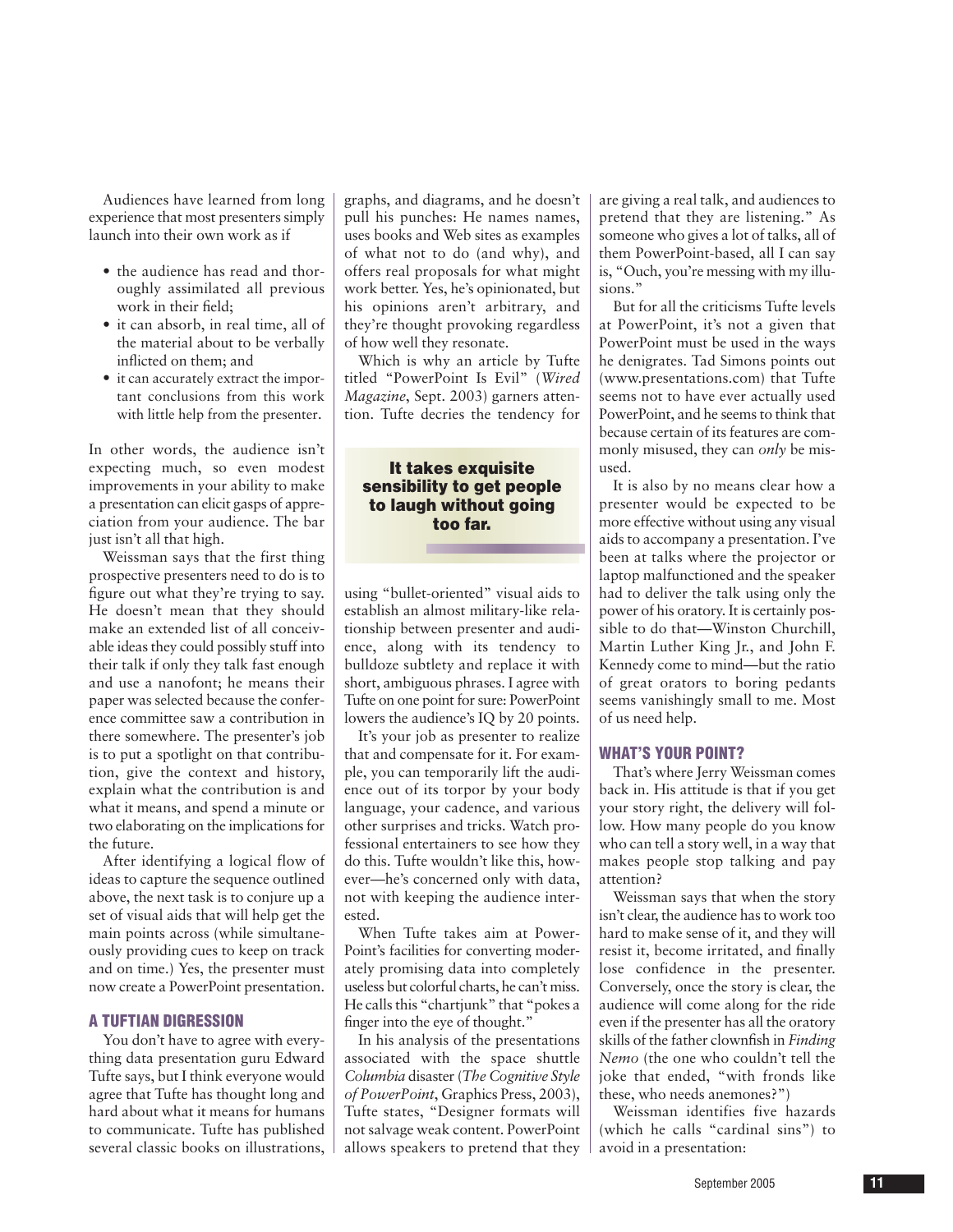- no clear point,
- no audience benefit,
- no clear flow.
- too detailed, and
- too long.

When the talk is over, the audience members should know why that talk was worth delivering, and they should be able to translate that point into some kind of personal benefit. Weissman says that presenters must explicitly tell the audience what the benefit to them is; he calls this WIIFY: What's In It For You.

If the talk is a gale-force hurricane of technical minutiae, few audience members will get the real point. If the talk skips and bounces around, most audience members will have fallen out of the presenter's bus and be lying by the side of the road when the bus gets to its destination.

If the presenter gets everything right, she can still ruin everything by simply talking too long. Again, we should take our cues from professional entertainers: Leave them wanting more, never the reverse. If you see a lot of yawns and surreptitious glances at wristwatches, consider that the audience's way of telling you you're living on borrowed time; wrap it up.

Weissman also makes a blindingly obvious point, well worth making but strange in that for every talk someone gives, he is an audience member for 10 others and should therefore know better: Do not, under any circumstances, read the foils to the audience.

As Tufte says, respect your audience. Implying that they can't read as well as you can isn't a path toward the desired outcome. It also conveys the impression that the presenter has no additional insights to contribute, and it makes the audience wonder if she didn't prepare these slides or maybe she just doesn't know what she's doing.

#### **THE IMPORTANCE OF EYE CONTACT**

In his July 2004 The Profession column in *Computer*titled "In Defense of PowerPoint," my colleague Neville Holmes took considerable exception to those who would say the worldwide pandemic of bad presentations can be traced to a PowerPoint disease germ.

Holmes and Weissman agree on the importance of eye contact. In his training, Weissman says "speak only to eyes," never to generalized empty space over the heads of the audience members.

# **The first thing prospective presenters need to do is to figure out what they are trying to say.**

If you've never tried this before, it can feel a bit strange; but once you get used to it, it works extremely well. It slows down your presentation (which usually is the right direction), it reinforces your subliminal contextual grasp (you're communicating with humans, not Delivering a Mega-Talk to Your Peers Who Might Eat You Alive Afterwards), and it gives you immediate feedback on how you're coming across (so you can adjust in real time if necessary).

Again, watch entertainers: When speaking on stage, they look directly at somebody in the audience. Entertainers move their gaze around, but there's no doubt about who they're trying to reach at any given moment.

Incidentally, a slightly spooky aspect of Weissman's training is that he rolemodels his ideas. This means that if there are four people in your training session, 25 percent of the time he's looking directly at you. Don't let your attention wander, don't glance down at your watch, and think about that what-I-had-for-dinner memory question some other time.

#### **MAKING PRESENTATIONS MORE INTERESTING**

Weissman has a great deal of advice for how to make your PowerPoint presentation more interesting and effective. Graphics are good and go on the left side of the slide. Bullets are good, but no more than four, and no more than four words per bullet. Builds sequences of slides that are slight modifications of their predecessors—are great.

It's not enough to just make a few salient points per slide; if the talk has been properly constructed, there's a flow to it, and the presenter's job is to keep that flow moving. The relationship of each slide to the previous ones must be clear, as well as the reason why each slide has been included in the first place.

Background colors and font colors matter, for the same reason that your shirt shouldn't violently conflict with your pants—don't give the audience yet more reasons to miss the points you're trying to make.

Weissman has one more piece of advice that musicians, comedians, and performers of all stripes will instantly recognize: Practice! When he has a new presentation to give, Weissman says he does trial deliveries of that talk constantly for a few days. He delivers the talk while driving his car, while brushing his teeth, and in front of any practice audience he can cajole into sitting still for it.

Just as with a musical performance, the more you practice the performance, the smoother it becomes, and the better the audience will respond to it.

#### **THE WORST TALKS I'VE EVER SEEN**

The worst presentation I've ever had the misfortune to witness was in an undergraduate EE class in which the erstwhile professor had so little command of the material that he literally had the class open the textbooks to page *N*, and proceeded to read the book aloud to us for the entire class period. His appalled audience knew less about the subject when he was finished reading than when he started, but they knew a lot more about him and his incompetence.

In a category of their own are those engineering meetings where somebody